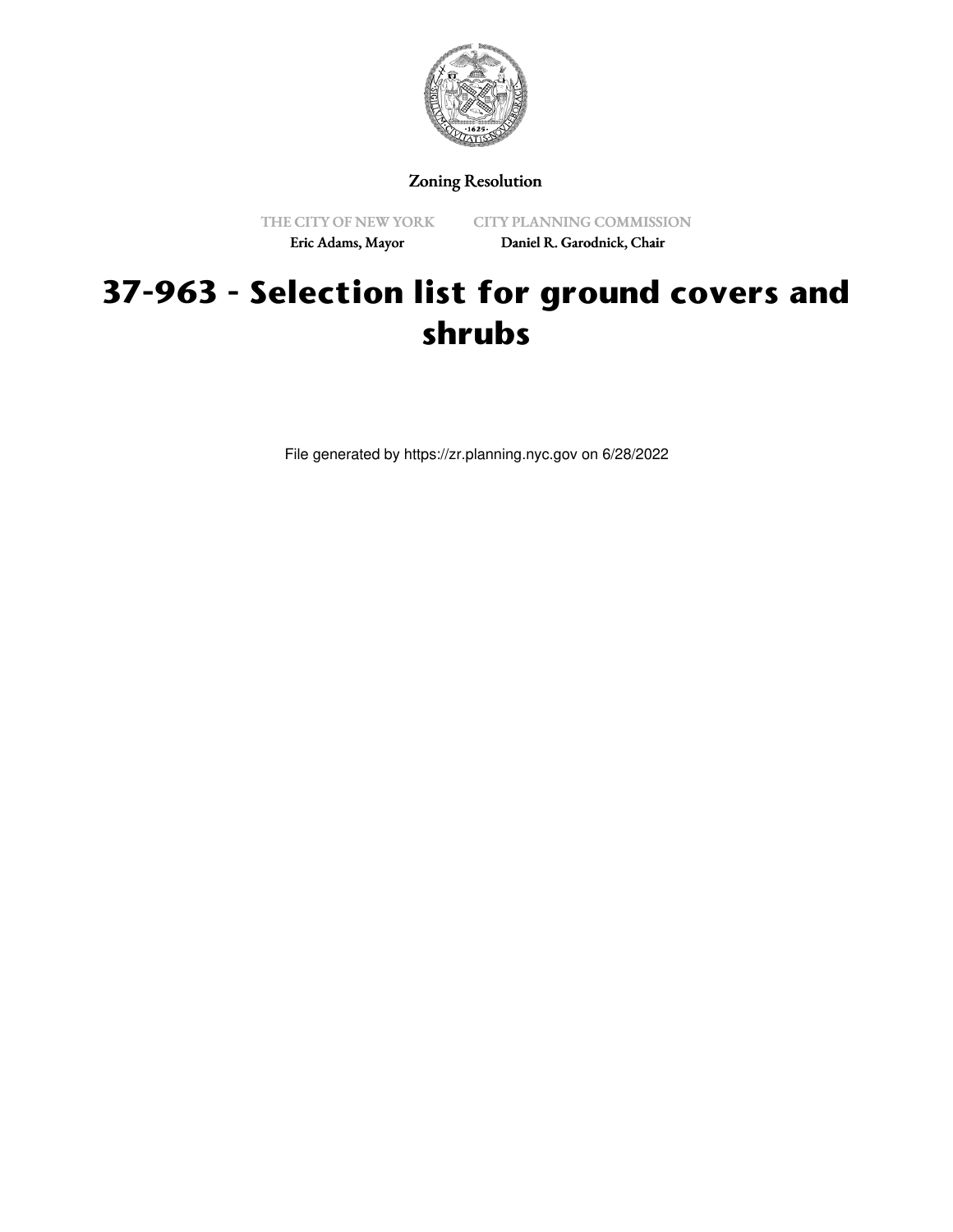## **37-963 - Selection list for ground covers and shrubs**

## LAST AMENDED 4/22/2009

| <b>GROUND COVERS</b>          |                           |  |
|-------------------------------|---------------------------|--|
| <b>BOTANICAL NAME</b>         | <b>COMMON NAME</b>        |  |
| Asclepias tuberosum           | <b>Butterfly Weed</b>     |  |
| Calamagrostis stricta         | Slimstem Reedgrass        |  |
| Comptonia peregrina           | Sweetfern                 |  |
| Cortaderia selloana "Pumilla" | <b>Dwarf Pampas Grass</b> |  |
| Euonymus coloratus            | Euonymus                  |  |
| Festuca glauca                | <b>Blue Fescue Grass</b>  |  |
| Juniperus horizentalis        | Creeping Juniper          |  |
| Hibiscus moscheutos           | Swamp Rose Mallow*        |  |
| Iris pallida                  | <b>Sweet Iris</b>         |  |
| Iris sibirica                 | Siberian Iris             |  |
| Iris versicolor               | <b>Blue Flag Iris</b>     |  |
| <b>SHRUBS</b>                 |                           |  |
| <b>BOTANICAL NAME</b>         | <b>COMMON NAME</b>        |  |
| Abeliax grandiflora           | Glossy Abelia             |  |
| Aesculus parviflora           | Bottlebrush Buckeye       |  |
| Andromeda polifolia           | Bog-rosemary              |  |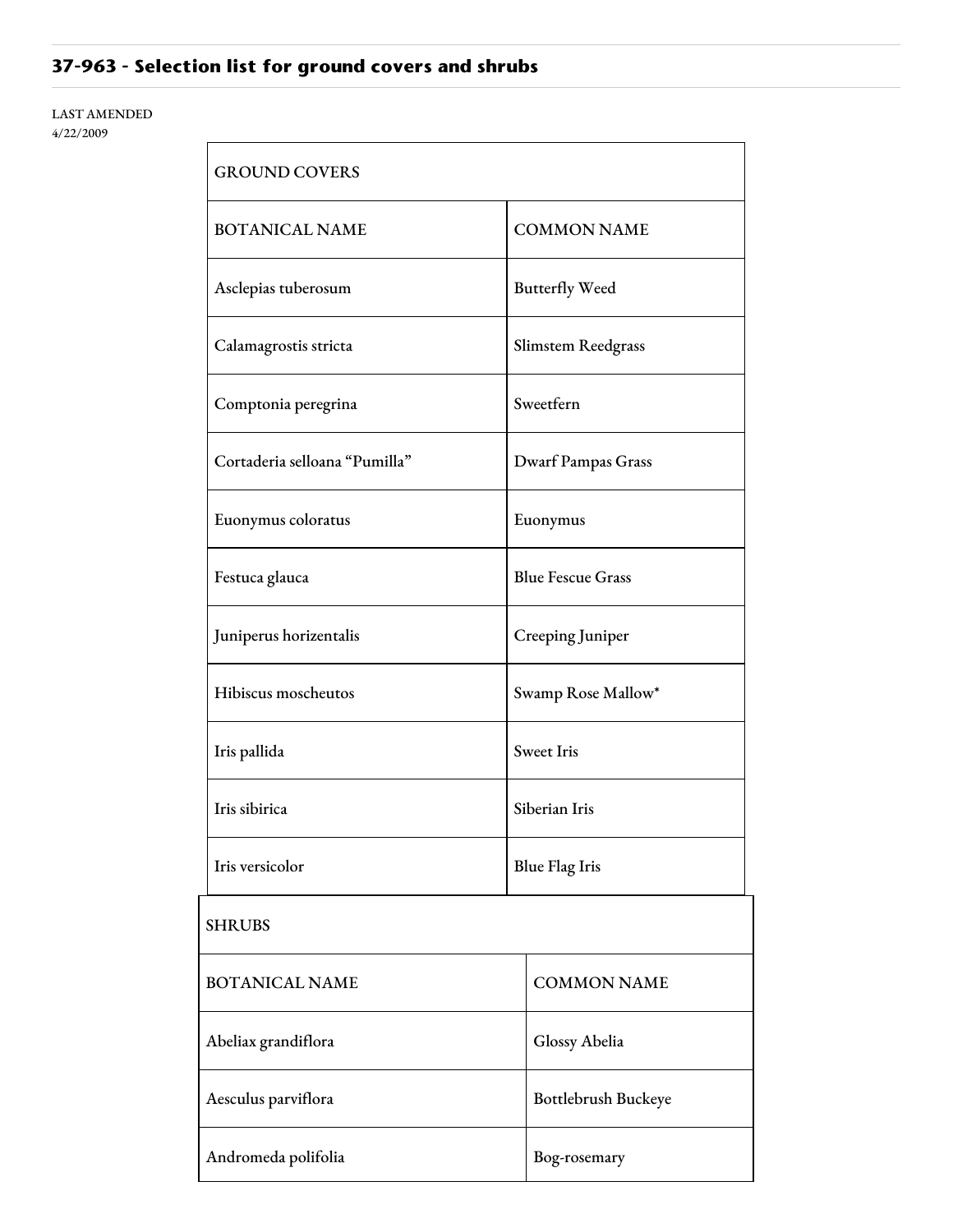| Aronia arbutifolia          | Red Chokeberry               |
|-----------------------------|------------------------------|
| Aronia melanocarpa          | <b>Black Chokeberry</b>      |
| Baccharis halimifolia       | Eastern Baccharis            |
| Betula nana                 | Dwarf Birch                  |
| Betula pumila               | Bog Birch                    |
| Calluna vulgaris            | Scotch Heather               |
| Castanea pumila             | Chinkapin                    |
| Cephalanthus occidentalis   | Buttonbush                   |
| Chamaecyparis spp.          | Chamaecyparis                |
| Clethra alnifolia           | Summersweet                  |
| Cornus sericea              | Redtwig Dogwood              |
| Cornus sericea "Flaviramea" | Yellowtwig Dogwood           |
| Cotoneaster dammeri         | <b>Bearberry Cotoneaster</b> |
| Daphne cneorum              | Rose Daphne                  |
| Daphne caucasica            | Caucasian Daphne             |
| Ericacarnea                 | Spring Heath                 |
| Euonymus fortunei           | Wintercreeper Euonymus       |
| Eubotrys racemosa           | Swamp Doghobble              |
| Gaylussaciabrachycera       | Box Huckleberry              |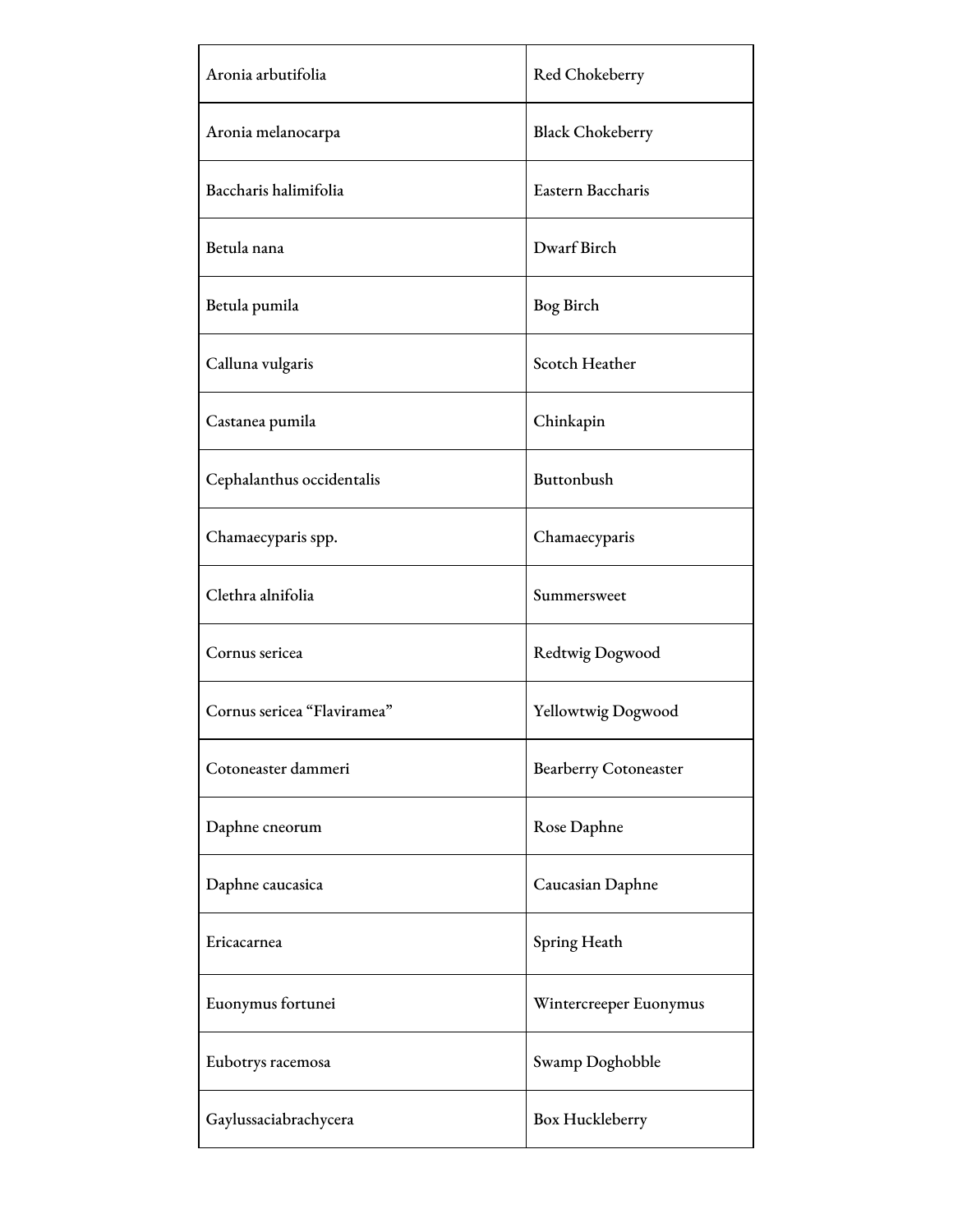| Hydrangea quercifolia          | Oakleaf Hydrangea      |
|--------------------------------|------------------------|
| Ilex crenata                   | Japanese Holly         |
| Ilex glabra                    | Inkberry               |
| Ilex verticillata              | Winterberry            |
| Itea virginica"Henry's Garnet" | Virginia Sweetspire    |
| Juniperus procumbens           | Japgarden Juniper      |
| Juniperus sabina               | Savin Juniper          |
| Juniperus squamata             | Singleseed Juniper     |
| Kalmia angustifolia            | Sheep Laurel           |
| Ledum groenlandicum            | Labrador Tea           |
| Leiophyllum buxifolium         | Box Sandmyrtle         |
| Leucothoe racemosa             | Sweetbells Leucothoe   |
| Microbiota decussata           | Russian Arborvitae     |
| Myrica gale                    | Sweetgale              |
| Paxistima canbyi               | Canby Paxistima        |
| Pieris floribunda              | <b>Mountain Pieris</b> |
| Rhododendron canadense         | Rhodora                |
| Rhododendron viscosum          | Swamp Azalea           |
| Rhododendron atlanticum        | Coast Azalea           |